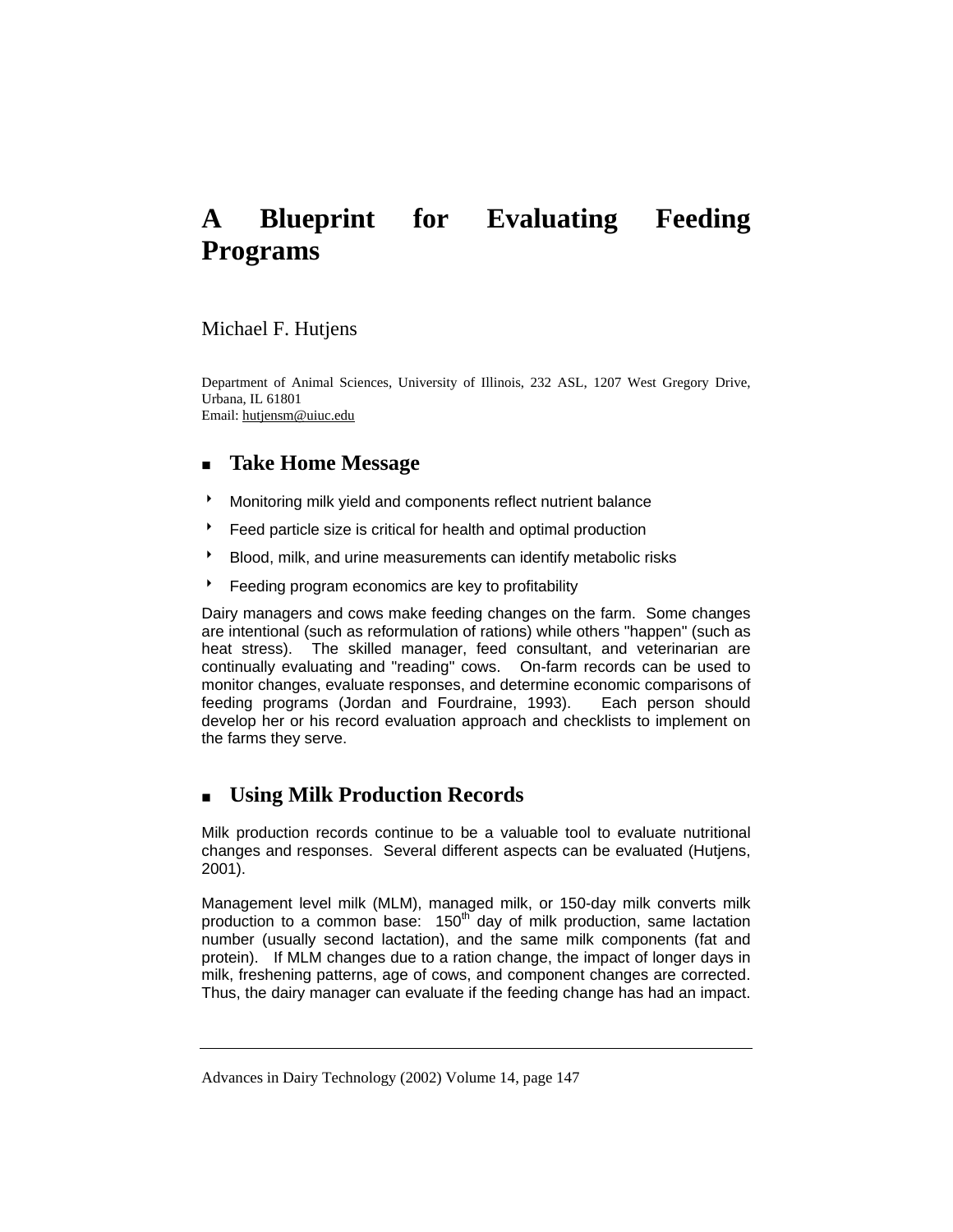As a guideline, a shift of one kilogram in MLM due to the feeding change may be significant.

Profiling milk yield by days in milk (DIM) and lactation number are excellent ways to recognize feeding and management deficiencies or imbalances. Table 1 lists guideline values for Holstein cows summarized by Mid-States DHI records in 1993 (no impact of BST was possible in this data set).

| <b>Milk</b><br>yield (kg) | Lactation<br>(number) | <b>Summit</b><br>milk (kg) | < 50<br><b>DIM</b> | 50 to 100<br><b>DIM</b> | 100 to 200<br><b>DIM</b> | > 200<br><b>DIM</b> |
|---------------------------|-----------------------|----------------------------|--------------------|-------------------------|--------------------------|---------------------|
| 10,455                    | 1                     | 34                         | 64                 | 72                      | 69                       | 61                  |
|                           | $\overline{2}$        | 44                         | 86                 | 90                      | 79                       | 62                  |
|                           | $3+$                  | 47                         | 89                 | 95                      | 85                       | 65                  |
| 9,545                     | 1                     | 31                         | 59                 | 66                      | 63                       | 54                  |
|                           | 2                     | 40                         | 80                 | 83                      | 72                       | 56                  |
|                           | $3+$                  | 44                         | 81                 | 88                      | 77                       | 59                  |
| 8,636                     | 1                     | 29                         | 56                 | 61                      | 57                       | 49                  |
|                           | $\overline{2}$        | 37                         | 73                 | 76                      | 66                       | 51                  |
|                           | $3+$                  | 40                         | 76                 | 80                      | 70                       | 53                  |
| 7,727                     | 1                     | 27                         | 52                 | 56                      | 52                       | 44                  |
|                           | 2                     | 34                         | 67                 | 68                      | 59                       | 45                  |
|                           | $3+$                  | 36                         | 70                 | 73                      | 64                       | 48                  |

**Table 1. Milk production profiles for Holstein herds (Source: Mid-States DHI).** 

Dairy managers and nutritionists can plot milk yield to determine if cow groups (based on DIM) shift profile guidelines as their lactations continue. Impact of previous lactation can also be evaluated (such as sophomore slump). This analysis can also measure response to BST. The following groups and feeding interpretations could be considered.

| 0 to 50 DIM                  | Transition cow management<br>Dry matter intake prepartum and postpartum<br>Metabolic disorders                                   |
|------------------------------|----------------------------------------------------------------------------------------------------------------------------------|
| 50 to 100 DIM                | Body condition changes<br>Level of dry matter intake<br>Impact of ketotis and acidosis<br>Lack of amino acids (protein shortage) |
| $\bigcap_{M \cap T} 100$ DIM | Dry motter into a relationship to milk viold                                                                                     |

Over 100 DIM Dry matter intake relationship to milk yield Low body condition score (energy shortage) Ration nutrient density and sources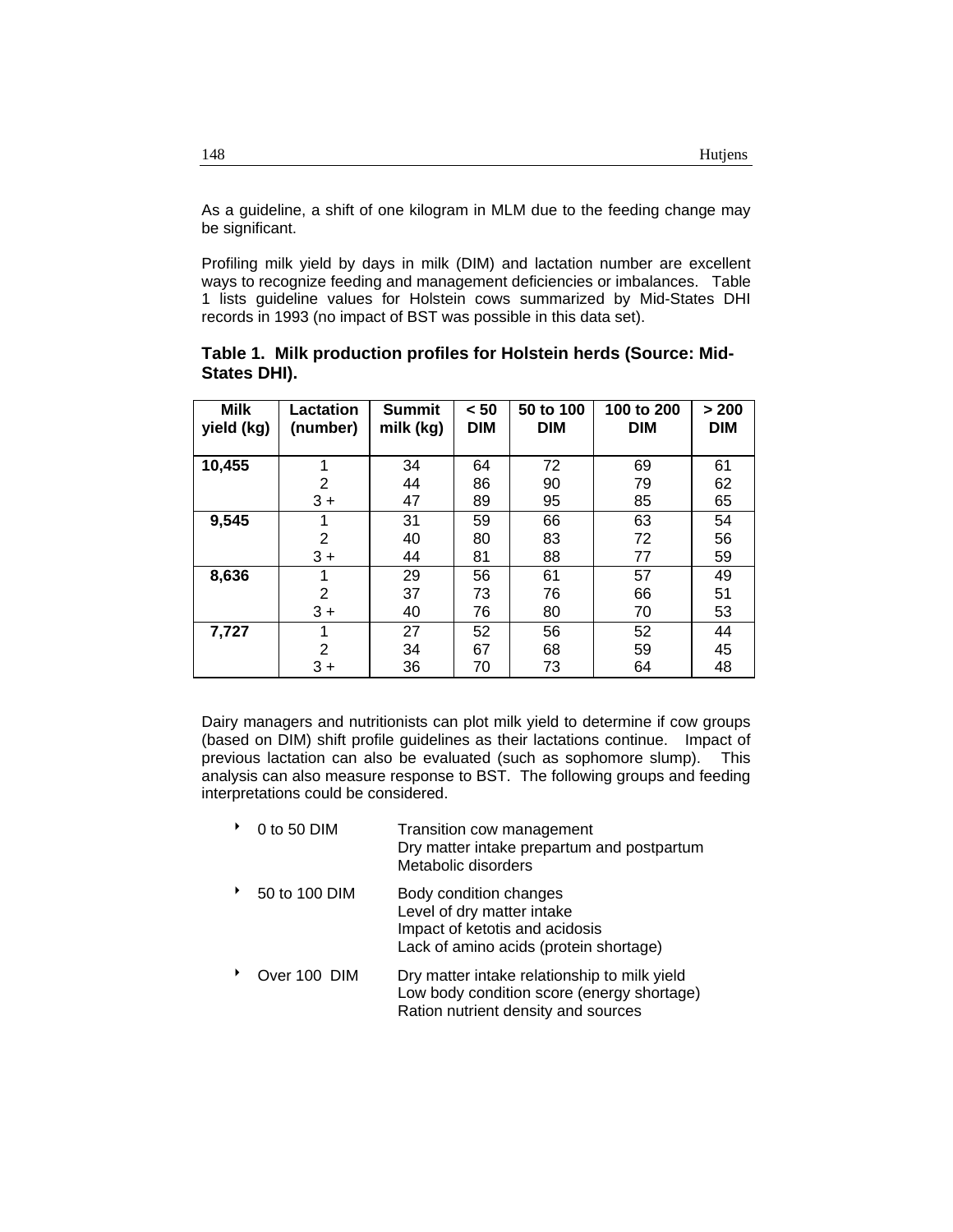Summit milk yield is the average of the highest two milk weights collected in the initial three measurements on DHI test. While this value is similar to peak milk, summit milk reflects the shape of the milk production curve in early lactation. Table 1 lists summit milk based on lactation number and days in milk. Multiplying kilograms of summit milk by 102 (some individuals will use 91) can provide an estimate on the amount of milk that can be produced in the total lactation. The time when peak milk occurs should be 50 to 70 days after calving (50 to 100 DIM in Table 1). If peak milk occurs earlier or later than this time period, true peak milk may not have been achieved.

Milk fat test patterns can reflect changes in rumen pH, nutrients delivered in the ration dry matter, and shifts in body weight loss. Table 2 lists normal breed component values.

| <b>Breed</b>       | Milk Fat | Milk Protein | Ratio               |  |
|--------------------|----------|--------------|---------------------|--|
|                    | (%)      | (%)          | (% protein / % fat) |  |
| <b>Ayrshire</b>    | 3.86     | 3.32         | 0.86                |  |
| <b>Brown Swiss</b> | 3.95     | 3.44         | 0.87                |  |
| <b>Guernsey</b>    | 4.42     | 3.49         | 0.79                |  |
| <b>Holstein</b>    | 3.66     | 3.15         | 0.86                |  |
| <b>Jersey</b>      | 4.57     | 3.73         | 0.82                |  |

**Table 2. Normal milk fat and milk protein relationship for various breeds of dairy cattle in 1999 (adapted from Hoard's Dairyman, 2000).** 

Evaluate milk fat profiles by lactation number and days in milk. The following days in milk can provide clues to feeding effects related to milk fat test.

- <sup>t</sup> Less than 50 days in milk. High milk fat tests (over 1.0 percentage point above breed average such as 5.6 for Jersey cows) reflect excessive weight loss. Low fat tests can reflect energy shortages.
- From 50 to 150 days in milk. Milk fat test will be at their lowest point unless negative rumen effects have occurred. For high producing Holsteins, a milk fat test between 3.0 to 3.3 percent is not a concern.
- **From 150 to the end of lactation:** Milk fat should be normal for the breed (Table 2).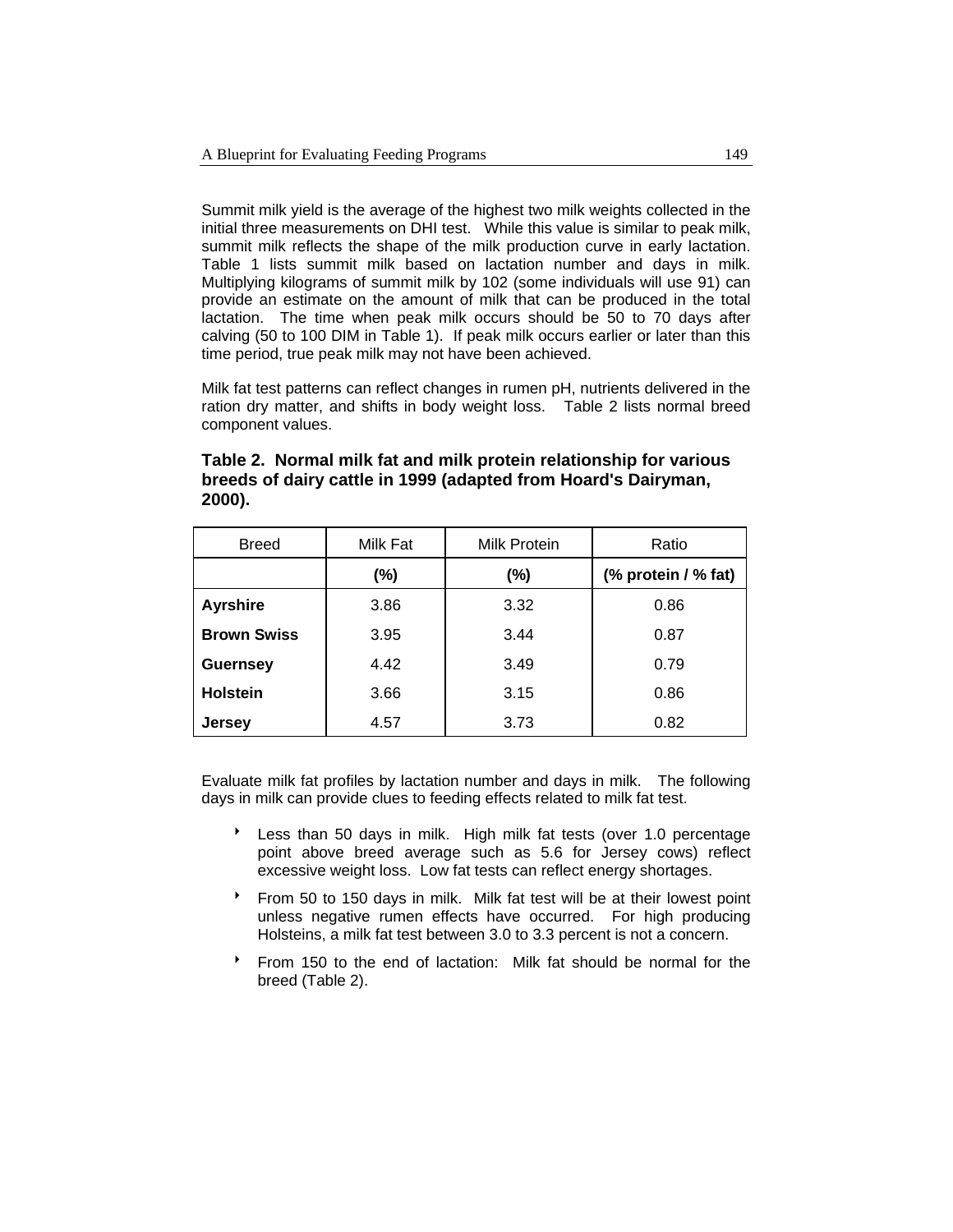Milk protein test patterns should follow milk fat test patterns listed above. Breed averages for 1999 listed in Table 2 reflect total protein values (0.19 units higher than true protein initiated in 2000). If milk protein tests are below breed average or the ratio of milk protein to milk fat is below breed average, the genetic protein level is not being achieved. The following areas should be reviewed if milk protein tests are too low.

- The amount of fermentable carbohydrate is low reducing microbial protein production. Evaluate levels of starch, sugar, and fermentable fiber.
- \* Evaluate the level of total protein, levels of rumen degradable and undegradable protein, and amino acid balance.
- Betermine if rumen factors may be limiting microbial growth (such as rumen acidosis).
- 8 Feeding unsaturated and rumen unprotected fats and oils can reduce milk protein test. Total milk yield may have increased while total amount of protein remains constant.
- <sup>8</sup> Low ration dry matter intake and digestibility can reduce microbial yield and intake of undegradable protein.

The ratio of milk protein to milk fat can be used to determine if milk fat depression has occurred. Milk fat inversions can be defined as when individual cows have milk fat tests that are less than 0.2 points below milk protein tests. For example, a Holstein cow with a 3.0 percent milk protein test and 2.8 percent milk fat test or lower would be inverted using the current true protein test. Before 2000, milk protein was 0.19 units higher because milk was tested for total protein. The following guidelines can be used to determine whether a feeding practice has led to a milk fat test inversion.

- <sup>t</sup> If over 10 percent of the cows in the herd have milk fat inversions greater than 0.2 points.
- Cows one full point below the breed average milk fat percent.

# **Evaluating Blood Values**

Wisconsin workers have developed guidelines on biological tests that could be conducted on a herd to evaluate nutrition related problems (Oetzel, 2000). Two types of tests can be used. Tests can be used to determine the proportion or percent of cows in the herd being affected (requires a minimum of 12 cows) including rumen pH, plasma fatty acids, and blood ketones. The second group of tests can be used to determine the herd average occurrence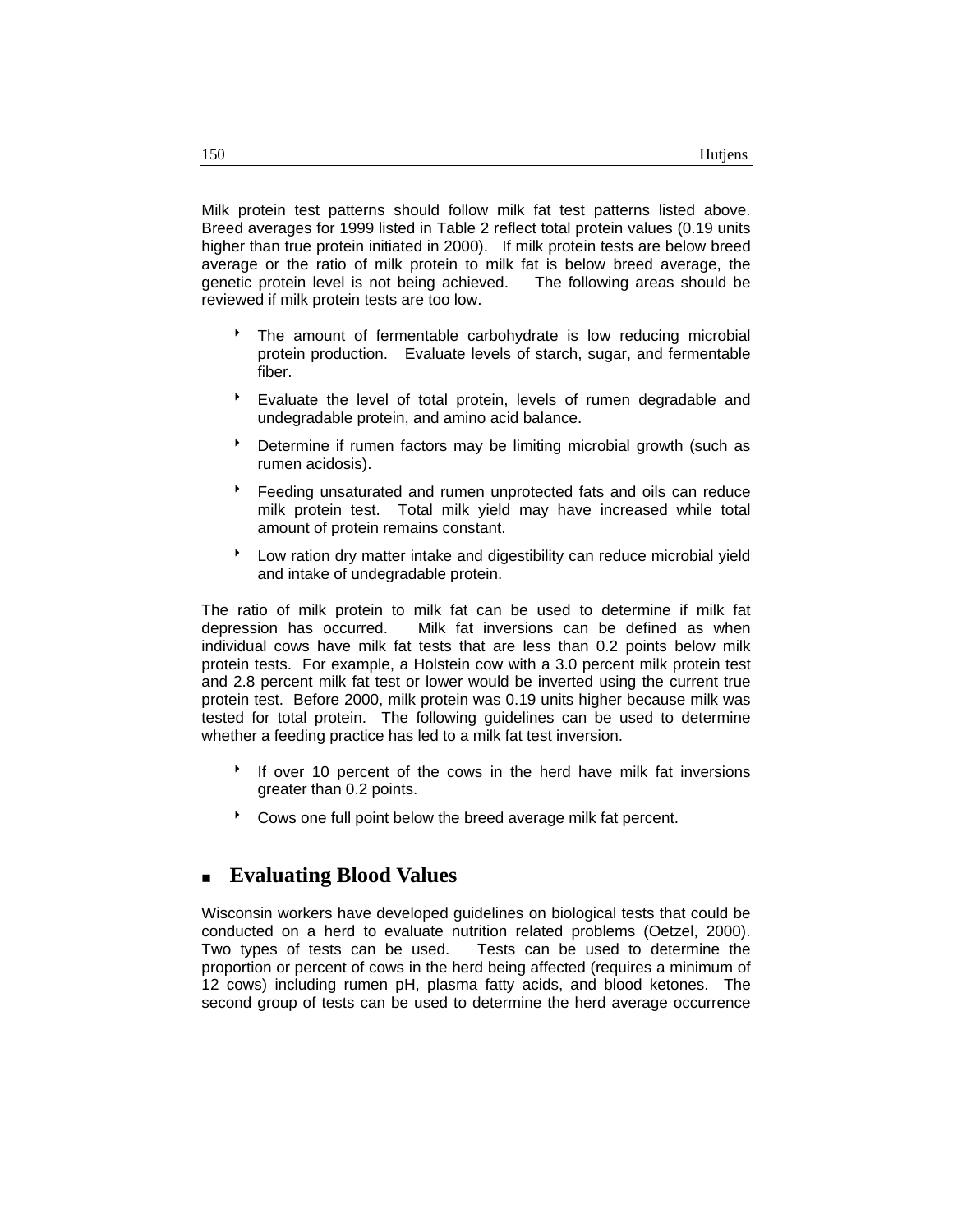of the problem (requires 8 or more cows) including urine pH (with feeding anionic salts) and milk urea nitrogen.

### **Rumen pH**

Rumen pH is measured by testing 12 or more cows four hours after eating using a rumen tape or rumenocentesis (a needle is inserted in the lower left side of the cow and a small sample of rumen fluid extracted). If over 25 percent of the cows have rumen pH values below 5.5, sub-acute rumen acidosis (SARA) may be occurring.

### **Serum beta hydroxybutyrate acid (BHBA)**

Serum beta hydroxybutyrate acid (BHBA) is measured by taking a blood serum sample from cows 5 to 50 days after calving at 4 to 5 hours after eating a meal. Serum level over 14.4 mg per deciliter in 10 percent or more of the sampled cows indicated sub-clinical ketosis (values over 26 are ketotic cows). Subclinical ketosis could reflect a poor transition cow program, low dry matter intake, heavy cows, and/or metabolic disorders.

#### **Plasma non-esterified fatty acids (NEFA)**

Plasma non-esterified fatty acids (NEFA) reflect if cows are mobilizing body weight to meet energy shortages. Blood is taken from cows 2 to 14 days before calving. Test those cows that actually calve 2 to 4 day prepartum (cows do not calve on time and blood samples can not be taken if the cow has calved early). Sample cows just prior to the main feeding. If greater than 10 percent of the 12 cows sampled are over 0.400 milliequivalent per liter, a potential energy deficiency may be occurring in the herd leading to metabolic disorders.

#### **Urine pH**

Urine pH from cows receiving anionic products to prevent milk fever and minimize hypocalcemia (low blood calcium) should average 6.0 to 6.5 for Holstein cows. Collect urine samples after cows were fed anionic products for a minimum of 2 to 3 days. Sample a minimum of eight cows at four to eight hours after the cows have consumed feed (especially if dry cows are fed once a day).

#### **Milk Urea Nitrogen (MUN) or Blood Urea Nitrogen (BUN)**

Milk urea nitrogen (MUN) or blood urea nitrogen (BUN) reflects if an optimal balance of protein (especially degradable and soluble protein fractions) and fermentable carbohydrate occurs. Sample eight cows per group to determine if the average is between 12 to 16 milligrams per deciliter for MUN or BUN. For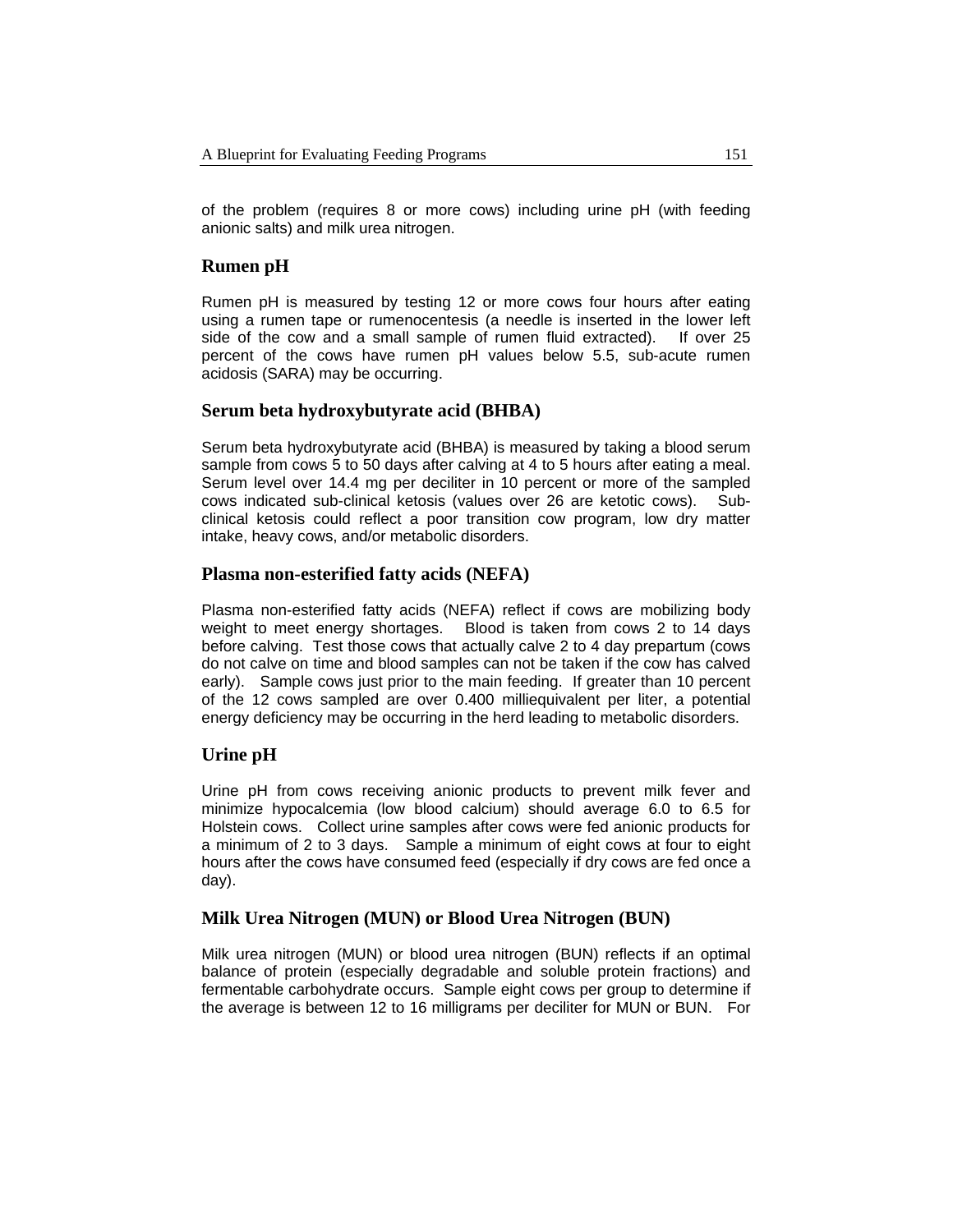BUN analysis, sample 2 to 4 hours after a major meal has been consumed. Looking at groups of 8 to 10 cows (by lactation, days in milk, feed group, or level of milk production) should be used to evaluate MUN values.

## **Measuring Feed Particle Size**

Illinois workers use the following set of sieves to measure corn particle size (Hutjens, 2001).

- Top screen (number 4 and 4750 micron) captures whole and large particles
- Second screen (number 8 and 2360 microns) represents cracked corn
- Third screen (number 16 or 1180 micron) represents "cow" corn particles
- Fourth screen (number 30 or 600 micron) represents "pig" corn particles
- The pan which represents powder or feed grade starch

In a typical Midwest ration containing hay, haylage, corn silage, and typical concentrate level, no dry corn should appear on the number 4 screen (passes undigested), less than 10 percent on the number 8 screen, 25 to 35 percent on the number 16 screen (slow released starch in the rumen and small intestine digestion), 50 to 60 percent on the number 30 screen (finely ground feed for rumen fermentation) and less than 15 percent in the pan (rapid available starch for the rumen microbes). If the ration contains higher levels of wet haylage, lower amounts of corn, and by-product feeds, the corn particle size could be reduced. Reducing corn particle size will increase the risk of rumen acidosis. Brass U.S. Standard sieves can be purchased from Fisher Scientific (800-766- 7000) or Seedboro Equipment Company (312-738-3700). Prices will vary from US \$200 to \$260 per set of five. Another approach to measure finely ground corn is to use a flour sifter (similar to a number 14 or 16 screen) to estimate particle size. Finely processed corn will have one third remaining in the flour sifter (two thirds will pass through).

Measuring forage particle size using the Penn State particle boxes continues to be a popular way to objectively evaluate if forage and TMR have optimal forage particle size. Place a 200 to 300 gram sample in the box and shake until all feed has been exposed to the holes in each box. Compare the weight in each box to the guidelines in Table 3. Recent field observations indicate if the top screen in TMR is over 15 percent, cows may sort the ration. To calculate the amount of effective fiber, subtract the percent in the bottom box from 100 and calculate the amount of effective NDF contributed by silage by multiplying the kilograms of silage dry matter times the percent silage NDF times the percent silage in the top and middle box. Feed particles in the middle box may be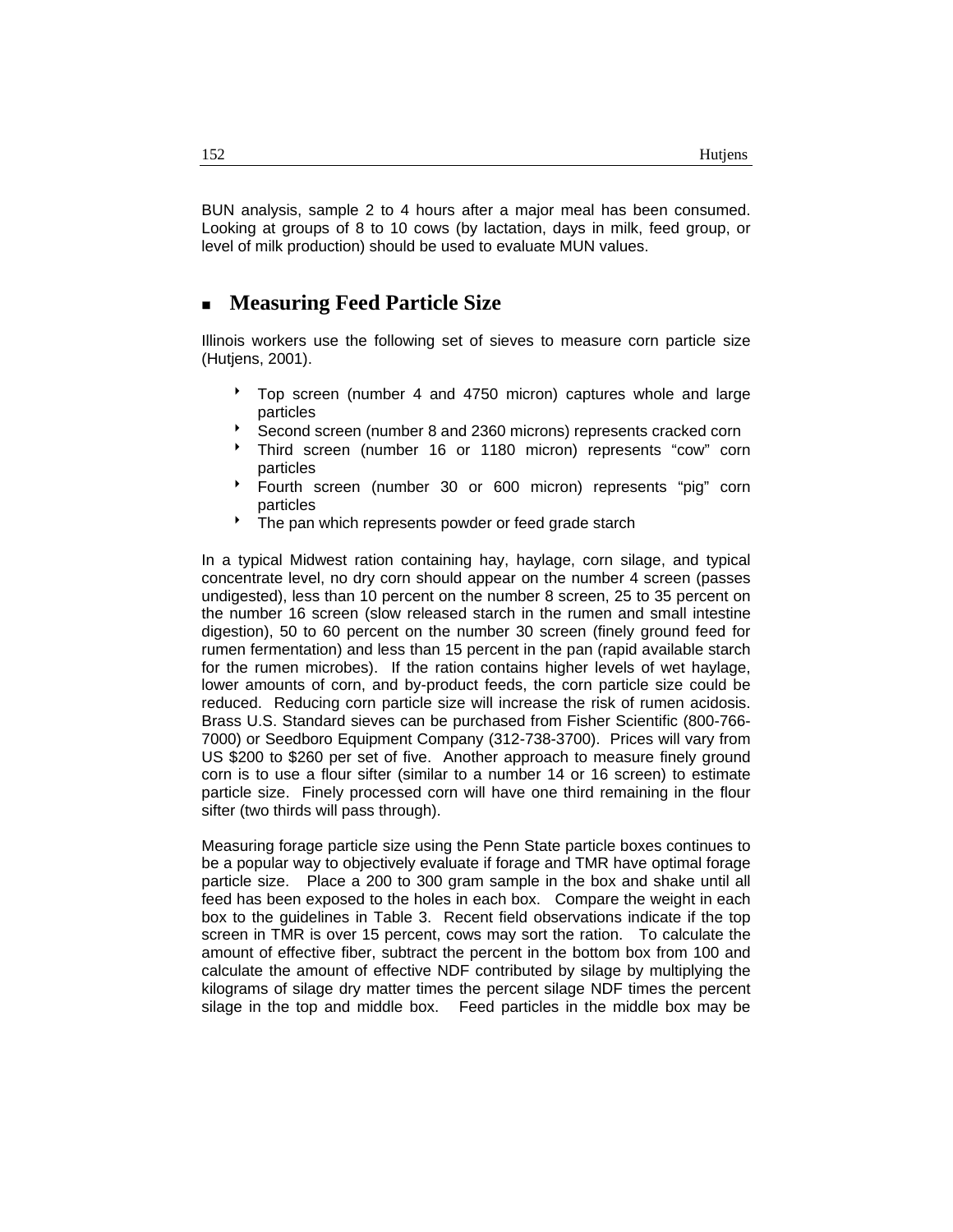more important than the top box only. The Penn State box can also be used to evaluate weigh back or orts to determine if feed sorting has occurred. One guideline is the percent of feed in each box in the weigh back should be plus/minus five percentage points of the original TMR

**Table 3. Penn State particle size box guidelines expressed as the percent in each box on an as fed basis.** 

| <b>Feed measured</b>                | Top        | <b>Middle</b> | <b>Box</b> |
|-------------------------------------|------------|---------------|------------|
|                                     | % of total |               |            |
| <b>Total mixed ration</b>           | 8 to 15    | 35 to 45      | < 50       |
| Haylage                             | > 20       | 30 to 50      | ~< 40      |
| Corn silage (3/4" TLC, processed)   | 10 to 20   | 40 to 60      | $<$ 35     |
| Corn silage (3/8" TLC, unprocessed) | < 5        | > 50          | < 50       |

# **Manure Evaluation**

Dairy managers watch manure changes as a guide when making feed changes. Fresh, undisturbed piles of feces or droppings may provide valuable clues on the nutritional status of the cow. Three aspects of manure evaluation can be considered (Hutjens, 2001).

### **Washing Manure**

Washing manure through a screen (6 to 8 squares to the inch) allows the dairy manager to quickly find or "see" if feed processing and digestion is optimal. Take a cup of fresh manure and wash it with a stream of warm water (cold water takes longer) through the screen removing the digested material. It typically takes about 30 seconds if your screen has sides allowing for more water pressure. Look for the following remaining feed particles. Finding pieces of barley or corn grain with white starch remaining indicates that some feed value was lost. If the seed and starch pieces are hard, additional grinding or processing may be needed to expose the starch to rumen microbial fermentation or lower gut enzymatic digestion. Corn kernels from corn silage reflect that the seed was too hard for digestion and chewing by the cow. Mature and dry corn silage can cause this observation as grain is hard. Some corn silage varieties can be selected for softer kernels allowing for more digestion. Whole cottonseeds or soybean splits (half of a soybean seed) that appear in the washed manure reflect a loss of feed nutrients. The cottonseeds are not caught in the rumen mat and do not allow for rechewing. If roasted soybean seeds are hard, they must be processed finer. Wisconsin workers suggest breaking soybeans into fourths or eighths. Forage particles over ½ inch long may reflect a lack of long forage particles to maintain the rumen mat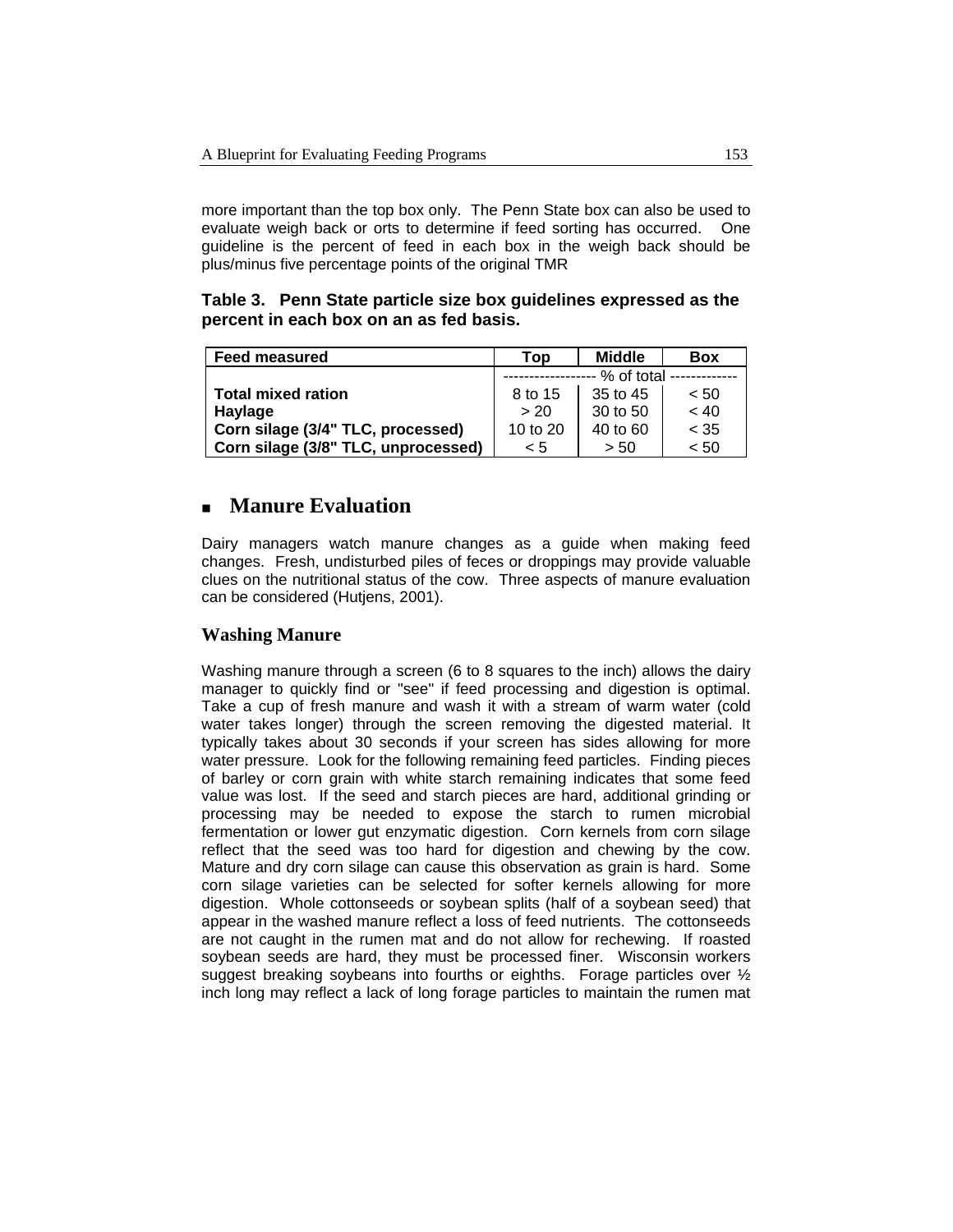and adequate cud chewing. A higher rate of passage reduces the time needed in the rumen to digest the fiber properly.

#### **Scoring Manure**

Michigan workers developed a scoring system to evaluate fresh manure (Hutjens, 2001). Consistency is dependent on water and fiber content of the manure, type of feed, and passage rate. A scale of 1 to 5 is listed below with a score 3 optimal.

- Score 1. This manure is very liquid with the consistency of pea soup. The manure may actually "arc" from the cow. Excess protein or starch, too much mineral, or lack of fiber can lead to this score. Excess urea in the hindgut can create an osmotic gradient drawing water in the manure. Cows with diarrhea will be in this category.
- Score 2. This manure appears runny and does not form a distinct pile. It will measure less than one inch in height and splatters when it hits the ground or concrete. Cows on lush pasture will commonly have this manure score. Low fiber or a lack of functional fiber can also lead to this manure score.
- Score 3. This is the optimal score! The manure has a porridge-like appearance, will stack up 1  $\frac{1}{2}$  to 2 inches, has several concentric rings, a small depression or dimple in the middle, makes a plopping sound when it hits concrete floors, and it will stick to the toe of your shoe.
- Score 4. The manure is thicker and stacks up over 2 inches. Dry cows and older heifers may have this type of manure (this may reflect that low quality forages are fed and/or a shortage of protein). Adding more grain or protein can lower this manure score.
- Score 5. This manure appears as firm fecal balls. Feeding a straw-based diet or dehydration would contribute to this score. Cows with a digestive blockage may exhibit this score.

Manure scores 1 and 5 are not desirable and may reflect a health problem besides dietary limitations. Score 2 and 4 manure may reflect a need to rebalance the ration. As cows progress through their lactation, manure score may also shift as outlined below.

- Fresh cows (score 2 to 2  $\frac{1}{2}$ )
- Early lactation cows (2  $\frac{1}{2}$  to 3)
- Late lactation cows (3 to 3  $\frac{1}{2}$ )
- Far off dry cows (3 to 4)
- Close up dry cows  $(2 \frac{1}{2} \times 6 \times 3 \frac{1}{2})$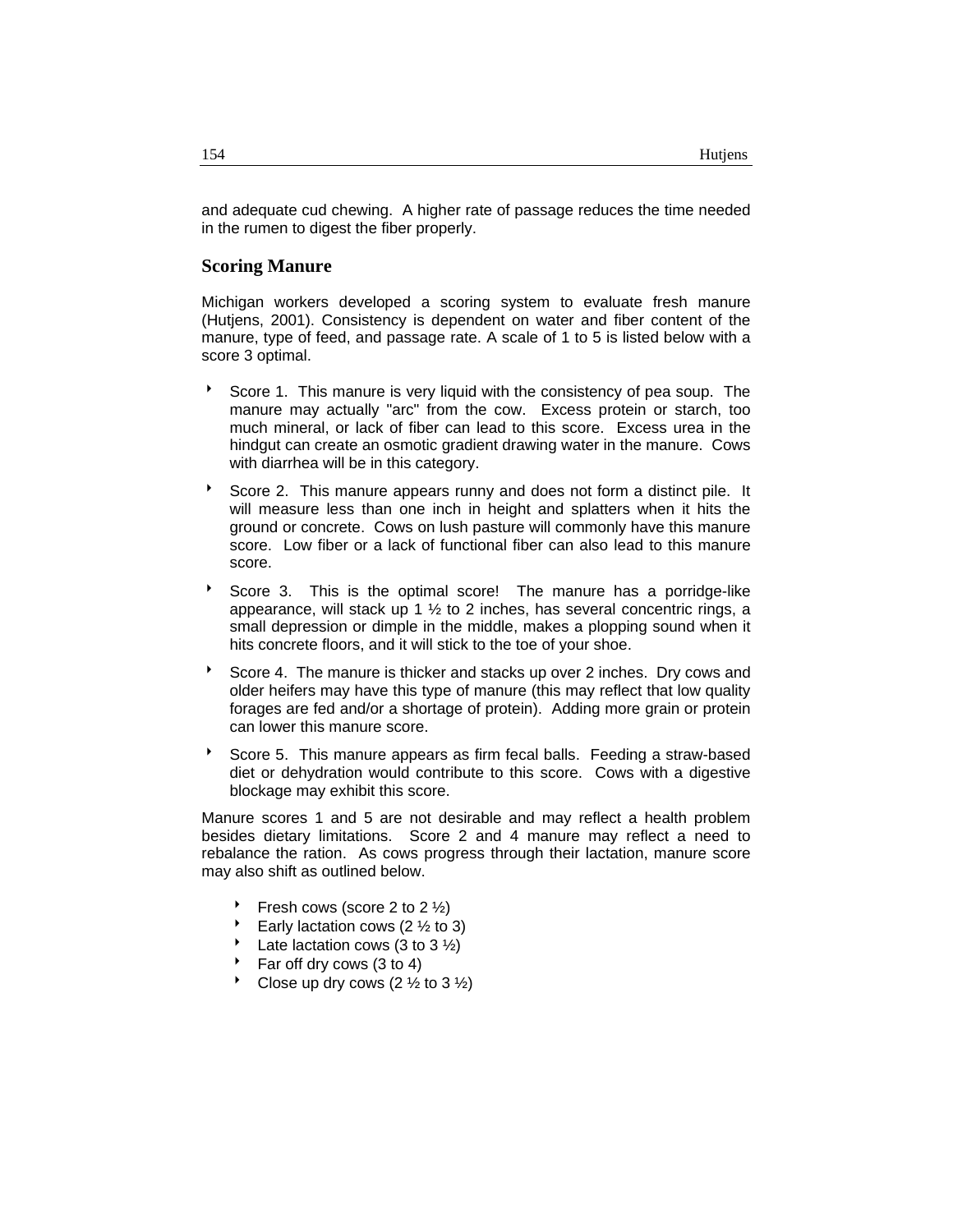Increasing the amount of degradable, soluble, or total protein, deceasing the amount or physical form of the fiber, increasing starch level, decreasing grain particle size (such as fine grinding or steam flaking), and consuming excess minerals (especially potassium and sodium) can cause manure scores to decline.

### **Manure Color**

The color of manure is influenced by feed, amount of bile, and passage rate. Manure from cows on pasture is dark green while hay-based rations are brown. Manure from high grain-based diets are more gray-like. Slower rates of passage cause the color to darken and become more ball-shaped with a shine on the surface due to mucus coating. Score 1 may be more pale due to more water and less bile content. Hemorrhage in the small intestine causes black and tar-like manure while bleeding in the rectum results in red to brown discoloration or streaks of red.

# **Evaluating Silage Fermentation**

To evaluate silage fermentation, dairy managers and consulting nutritionists can send a sample of silage to commercial labs. Optimal fermentation profiles are summarized in Table 4. The cost of this analysis will range from US \$20 to \$30 a sample. By evaluating the fermentation characteristics, forage quality at ensiling, moisture content, and silage storage characteristics can be evaluated and improved next year. Levels of acetic acid increase as dry matter content drops. Higher levels of butyric acid indicate a fermentation problem. While higher lactic acid is considered "desirable" fermented silage, it may not prevent aerobic secondary fermentation. A certain amount of acetic acid is desirable to minimize possible yeast and mold organism growth. High levels of butyric acid contribute to an aerobic environment. Wisconsin workers reported that wet haylage can contain 0.5 to 1.5 percent butyric acid on a dry matter basis. Butyric acid is an undesirable volatile fatty acid (VFA) produced during poor silage fermentation (Oetzel, 2000). The butyric acid is consumed by the cow and converted to beta hydroxybutyric acid (BHBA) leading to ketosis and metabolic disorders. If cows consume over 50 grams of butyric acid (for example, 10 kilograms of haylage dry matter containing 0.5 percent butyric acid on a dry matter basis would provide 50 grams of butyric acid), animals are at risk. Higher levels of ammonia and other nitrogen compounds may exist reducing forage quality in these high butyric acid silages. Clostridium organisms can exist when unfavorable fermentation patterns (pH over 5) and higher butyric acid levels occur. Butyric acid can be a "marker" of poor silage quality.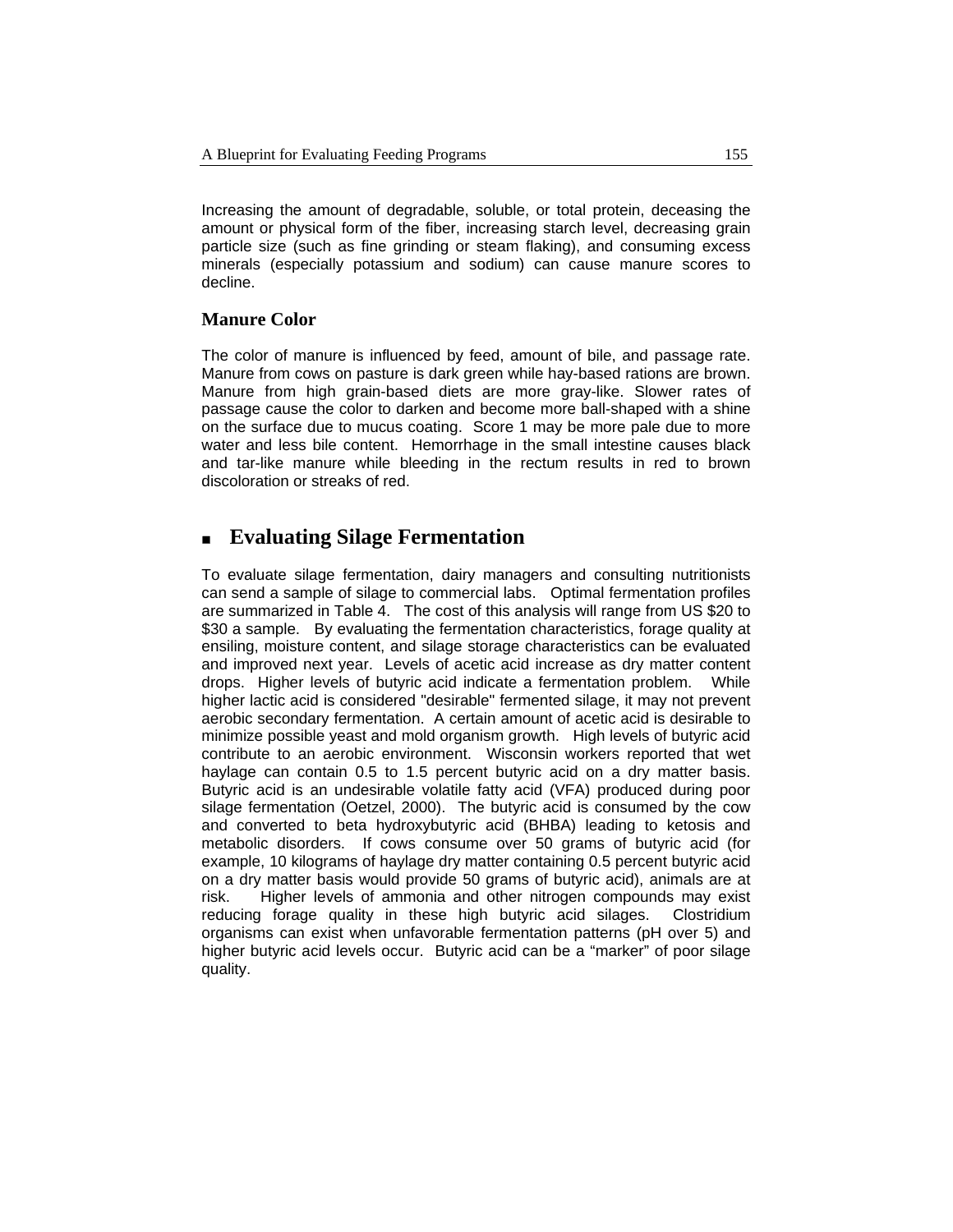| <b>Measurement</b> |              | ------ Legume/grass mixture----- | Corn           | <b>H.M.</b>  |              |
|--------------------|--------------|----------------------------------|----------------|--------------|--------------|
|                    |              |                                  | Silage         | Corn         |              |
| Dry matter $(\%)$  | $<$ 35       | 35 to 50                         | >50            | 35 to 40     | 70 to 75     |
| PН                 | 4.0 to 4.3   | 4.3 to 4.7                       | 4.7 to 5.0     | 3.8 to 4.2   | 4.0 to 4.5   |
| Lactic acid (%)    | 6.0 to 8.0   | 4.0 to 6.0                       | 2.0 to 4.0     | 5.0 to 10.0  | 1.0 to $2.0$ |
| Acetic acid (%)    | 1.0 to $3.0$ | $0.5$ to $2.5$                   | $0.5$ to $2.0$ | 1.0 to $3.0$ | < 0.5        |
| Propionic acid (%) | < 0.5        | < 0.25                           | < 0.10         | < 0.10       | < 0.10       |
| Butyric acid (%)   | < 0.5        | < 0.25                           | < 0.10         | < 0.10       | < 0.10       |
| Ethanol (%DM)      | < 1.0        | < 1.0                            | < 0.5          | < 3.0        | < 2.0        |
| Ammonia (% CP)     | < 15.0       | < 12.0                           | < 10.0         | < 8.0        | < 10.0       |
| Lactic/Acetate     | > 2.0        | >2.5                             | > 2.5          | > 3.0        | > 3.0        |
| Lactic (% total)   | >60          | > 70                             | >70            | >70          | > 70         |

**Table 4. Recommended fermentation profile for ensiled feeds (Source: Taysom, 2000).** 

# **Evaluating Dry Matter Intake**

Evaluating nutrient changes in the feeding program is a common approach to evaluating milk responses. The following guidelines can assist dairy managers to determine if their feeding programs are optimal. Dry matter intake guidelines can be a key factor to compare and evaluate nutritional changes (Hutjens, 2001).

- \* For each 0.45 kilogram of additional dry matter intake (above current intake), milk production increases by one kilogram.
- <sup>t</sup> The initial 5 to 6 kilograms of dry matter intake consumed by Holstein cows are needed to meet the maintenance energy requirements (10 Mcal of net energy). Subtracting 6 kilograms of dry matter from total dry matter intake calculates energy available for milk production. Multiply the remaining dry matter by 2 to estimate milk production potential. For example, a high group of Holstein cows consuming 24 kilograms of dry matter can support 36 kilograms of milk (24 kg of DM - 6 kilograms of DM for maintenance equals 18 kilograms of DM times 2 results in 36 kilograms of milk).
- $\bullet$  Dividing the kilograms of Holstein milk (3.5 percent milk fat) by the kilograms of dry matter reflects efficiency of converting dry matter to milk. A value greater than 1.5 (for example 36 kg of milk divided by 24 is 1.5) is excellent. A value below 1.3 should be evaluated (milk yield is low or cows are eating too much or both). Factors to review include forage quality, days in milk, age of cows, weigh back adjustment, body weight changes, ration digestibility, and rumen environment.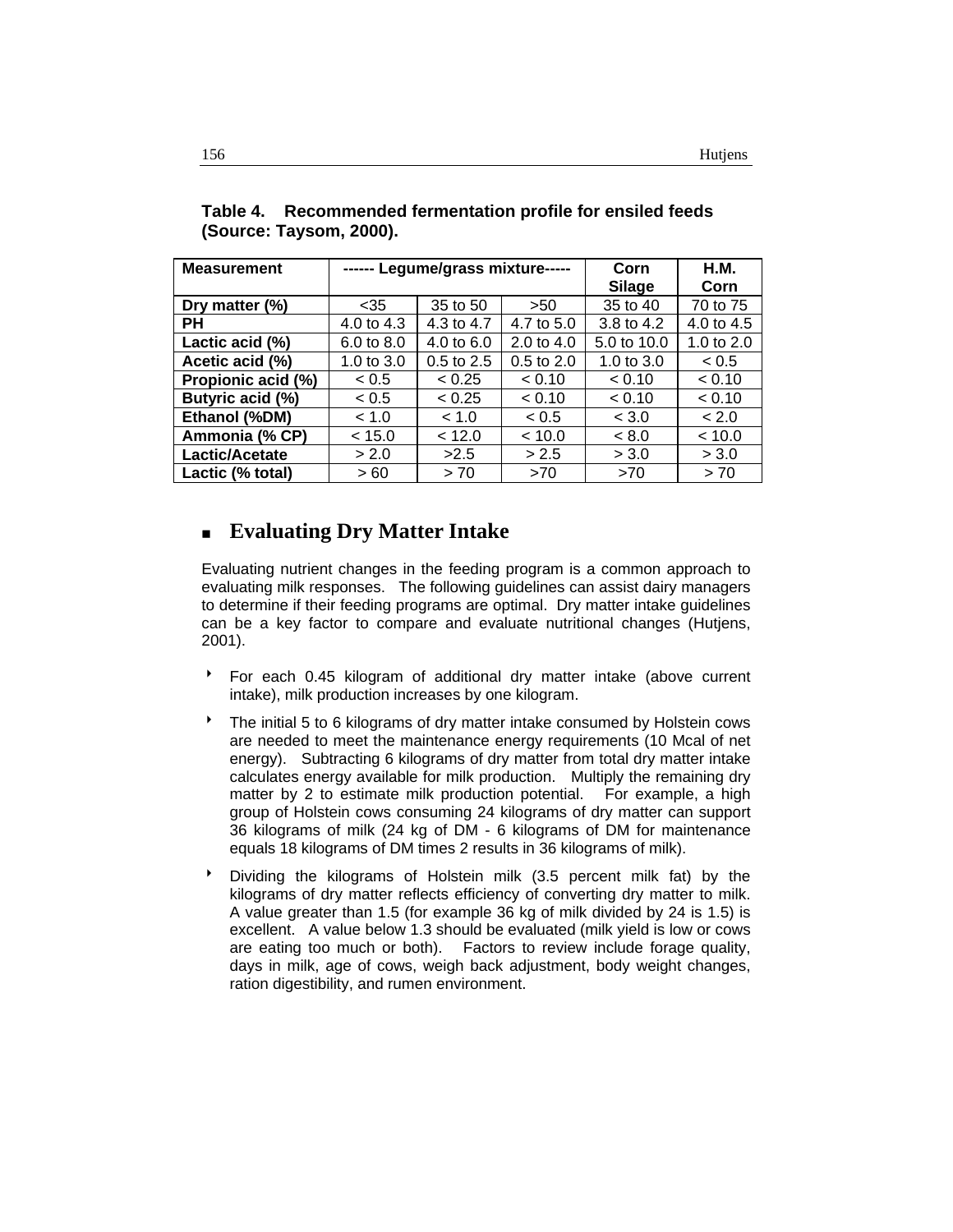- <sup>8</sup> If a feeding change occurs and dry matter intake increases by one kilogram or more, continue the change. Increasing feeding frequency, adding a bunk stabilizer (propionic acid-base product), adding buffer, or shifting forage sources are examples that could increase dry matter intake.
- $\bullet$  Monitor feed weigh backs targeting 2 to 4 percent of the total fed to a group of cows. Using the Penn State Particle box, shake the orts and determine if orts are within five percent of the original TMR.

# **Economic Comparisons of Feeding Programs**

A key measure when evaluating feeding changes is the impact on profitability. Several measurements are listed below for consideration (Hutjens, 2001). Each value can have advantages and disadvantages.

### **Feed Cost per Cow per Day**

Feed cost per cow per day does not reflect milk yield, stage of lactation, or nutrient requirements. A target value in Illinois is less than US \$3.50 per cow per day for Holstein cows at 32 kilograms of milk. A better application of this value is divide the components to determine if your costs are optimal for your herd's production and local feed costs (Table 5).

| Feed                           | D.M. intake<br>(kg/day) | Cost/kg DM<br>(US\$) | <b>Total cost</b><br>(US\$/day) |
|--------------------------------|-------------------------|----------------------|---------------------------------|
| <b>Forages</b>                 | 11.4                    | 0.09                 | 1.00                            |
| <b>Grain energy</b>            | 6.8                     | 0.11                 | 0.75                            |
| <b>Protein supplement</b>      | 2.2                     | 0.22                 | 0.50                            |
| <b>By-product (cottonseed)</b> | 1.8                     | 0.18                 | 0.32                            |
| <b>Mineral and vitamins</b>    | 0.45                    | 0.66                 | 0.30                            |
| <b>Feed consultant</b>         |                         |                      | 0.10                            |
| Totals                         | 22 7                    |                      | \$2.97                          |

### **Table 5. Illinois feed costs for a group of cows averaging 32 kilograms of milk (Hutjens, 2001).**

### **Feed Cost per Kilogram of Dry Matter**

Feed cost per kilograms of dry matter is a useful term when comparing similar regions, breeds, and levels of milk production. A target value in Illinois is less than thirteen cents per kilogram of dry matter for Holstein cows at 32 kilograms of milk.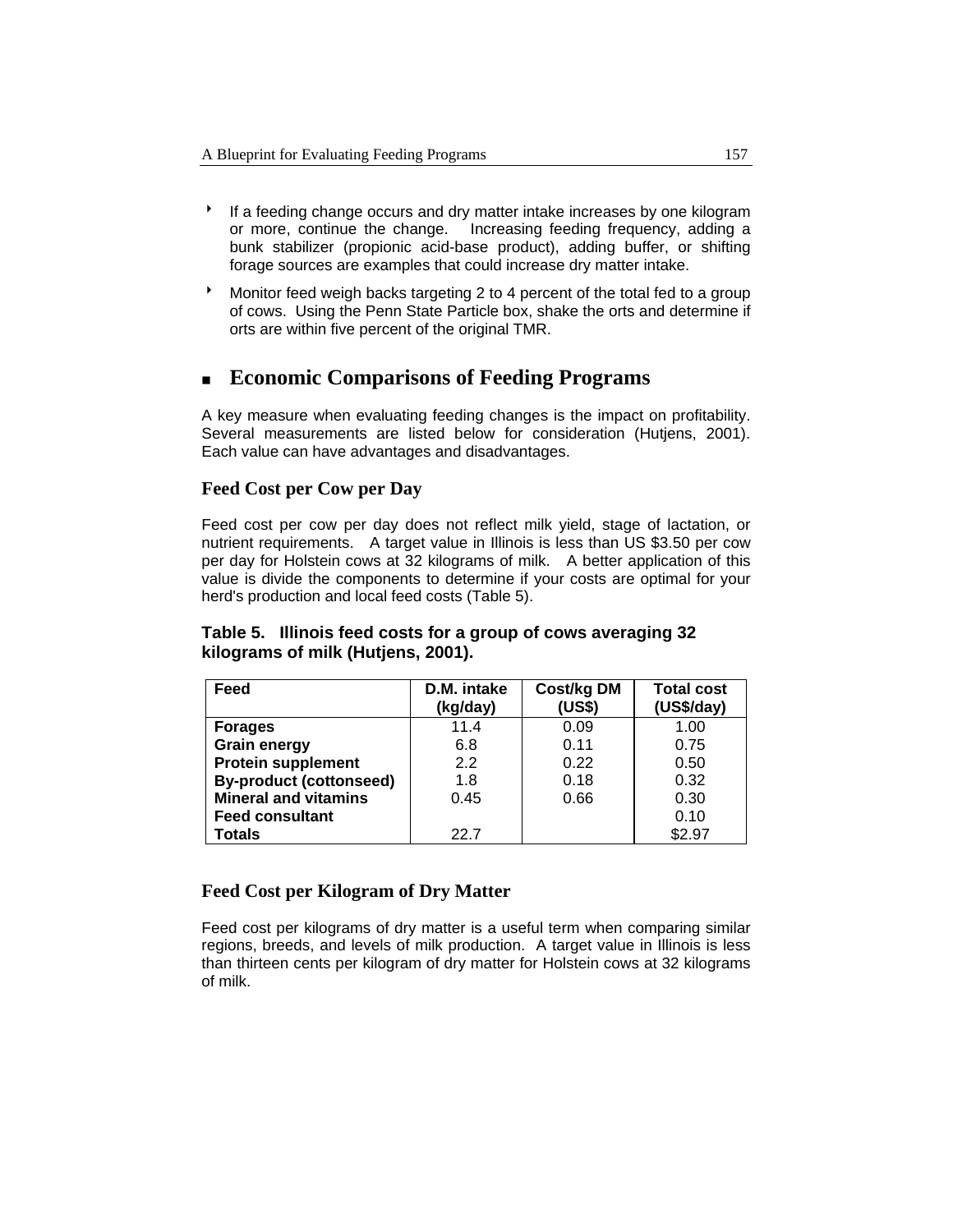### **Feed Cost per 100 Pounds (Cwt) of Milk**

Feed cost per 100 pounds (cwt) of milk has the advantage of standardizing milk yield allowing for comparisons between groups and farms within a region. Milk yield per cow and feed costs will impact this value. A target value in Illinois is less than \$4.50 per cwt for Holstein cows.

#### **Income over Feed Costs (IOFC)**

Income over feed costs (IOFC) is a popular value as it provides a benchmark for the herd or groups of cows reflecting profitability, current feed prices, and actual milk prices. If dairy managers have calculated fix costs and other variable costs, IOFC can be used to determine breakeven prices, optimal dryoff time, and culling strategies. A target value in Illinois is over \$5.00 (\$8.00 Can.) per cow per day.

#### **Marginal Milk Response**

Marginal milk response reflects the profit if additional kilograms of milk can be achieved. Generally, this approach is profitable if cows respond to the feeding change because maintenance costs and fixed costs have been covered by previous production. For example, if adding 0.45 kilograms of fat increases milk yield by 1.8 kilograms and fat costs 30 cents (48 cents Can.), then the marginal milk profit is 18 cents (29 cents Can.) if milk is valued at 12 cents (19 cents Can.) per 0.45 kilograms.

#### **Cost Per Unit of Nutrient**

Cost per unit of nutrient allows dairy managers to compare the relative cost of a nutrient. If corn is priced at five cents (eight cents Can.) per 0.45 kilograms (dry matter basis), one unit of net energy is worth 5.4 cents (8.6 cents Can.) per Mcal of net energy. If corn is the base energy feed resource, forages, byproduct feeds, and other cereal grains can be compared on their cost per unit of nutrient.

#### **Dairy Efficiency**

Dairy efficiency can be calculated by expressing the kilograms of milk produced per kilogram of dry matter. Table 6 illustrates a Wisconsin herd summarized by groups. Factors affecting dairy efficiency include group number, days in milk, lactation number, changes in body condition score, growth requirements, milk components, and environmental stress. Dairy efficiency values over 0.6 kilograms for Holstein cows are needed with values over 0.7 optimal. Other nutrients such as percent nitrogen recovery as milk protein or energy captured as milk and tissue can be calculated.